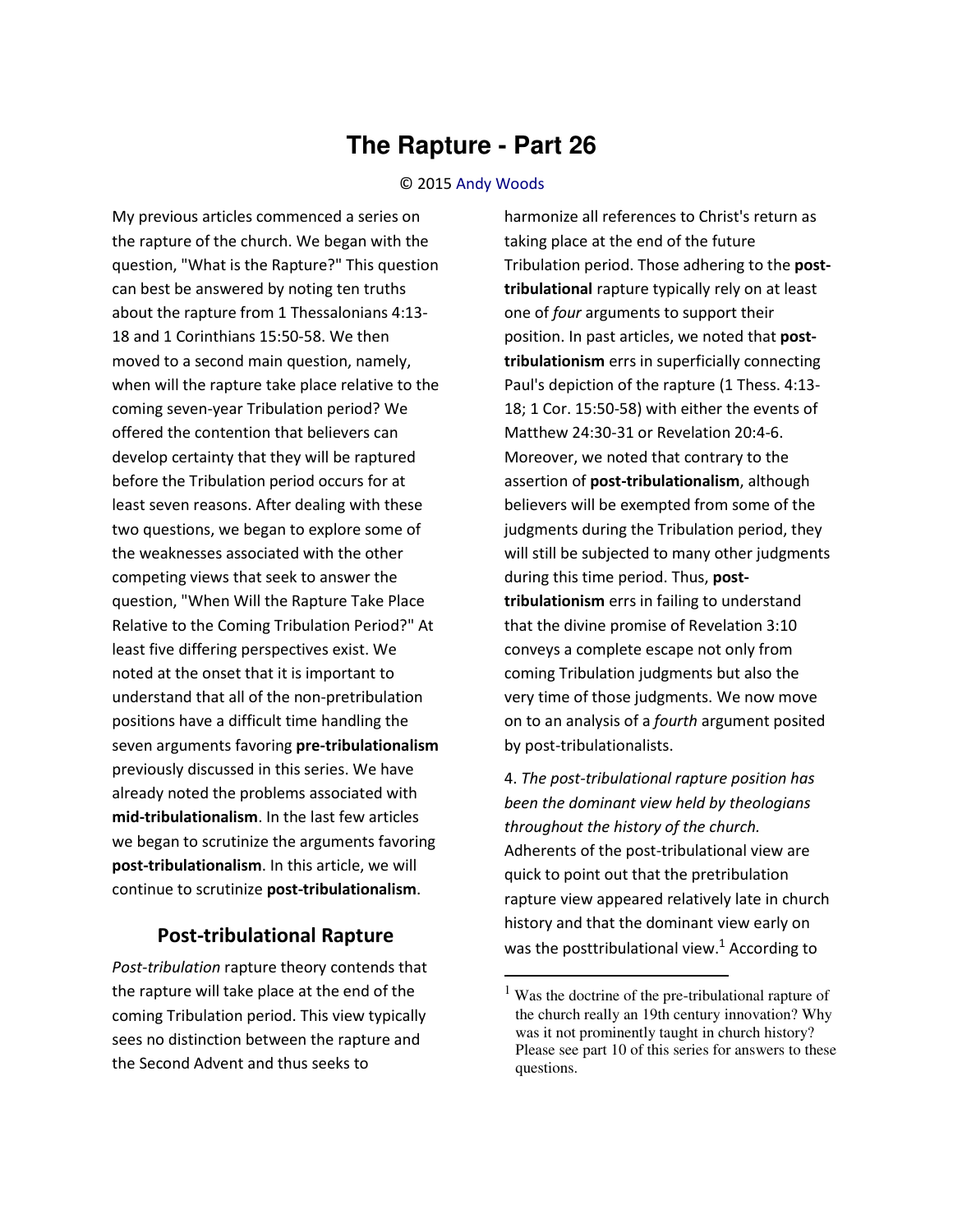posttribulationalist George Ladd, "every church father who deals with the subject expects the church to suffer at the hands of the Antichrist" and "the prevailing view is post-tribulational premillennialism."<sup>2</sup> Gundry similarly concludes, "Until Augustine in the fourth century, the early Church generally held to the premillennarian understanding of Biblical eschatology...And it was posttribulational."<sup>3</sup> Indeed, post-tribulationism's appeal to history rather than the Scripture at this juncture may be a subtle concession of the inadequacy of its biblical support. At any rate, this objection can be handled in *three* ways.

*First*, the issue is not when the view became popular but if it is taught in the Bible. If the view can be successfully defended from the Scripture, this fact alone should be sufficient to settle the argument, regardless of when the view became popular. For example, when Martin Luther attempted to reform the Roman Catholic Church in the 16th century and bring the church back to the truths taught in Scripture, he faced the same criticism. Luther was told that his way of doing things was a departure from centuries of church tradition. Luther's response was "sola scriptura," which means that the final authority for all matters of faith and practice is the Bible and not church history, tradition, or popularity. Note Pentecost's response to the post-tribulational appeal to antiquity: "If the same line of reasoning were followed one would not accept the doctrine of justification by faith, for it was not clearly taught until the Reformation. The

2 George Eldon Ladd, *The Blessed Hope* (Grand Rapids: Eerdmans, 1956), 31.

failure to discern the teaching of Scripture does not nullify that teaching."<sup>4</sup>

In fact, Paul himself seemed to stress the necessity of relying upon apostolic truth as opposed to relying upon the subsequent generations of the Church Fathers when he gave the following exhortation to the Ephesian Church elders: "I know that after my departure savage wolves will come in among you, not sparing the flock; and from among your own selves men will arise, speaking perverse things, to draw away the disciples after them. Therefore be on the alert, remembering that night and day for a period of three years I did not cease to admonish each one with tears. And now I commend you to God and to the word of His grace, which is able to build *you* up and to give *you* the inheritance among all those who are sanctified" (Acts 20:29-32). According to Paul, truth should be determined by reliance upon "the word of His grace" handed down from the apostles rather than the savage wolves that would infiltrate the Church from within after the apostles had left the scene.

*Second*, the notion that the earliest Church Fathers were universally post-tribulational is a highly debatable proposition. One of the pervasive characteristics of their writings was their belief in the imminent, or any moment, appearance of Christ.<sup>5</sup> As explained earlier in this series, imminency is only compatible with

l

 $\overline{\phantom{0}}$ 

<sup>3</sup> Robert H. Gundry, *The Church and the Tribulation* (Grand Rapids: Zondervan, 1973), 173.

<sup>4</sup> J. Dwight Pentecost, *Things to Come: A Study in Biblical Eschatology* (Findlay, OH: Dunham, 1958; reprint, Grand Rapids, Zondervan, 1964), 168.

<sup>5</sup> See part 9 of this series for a fuller discussion of imminency.